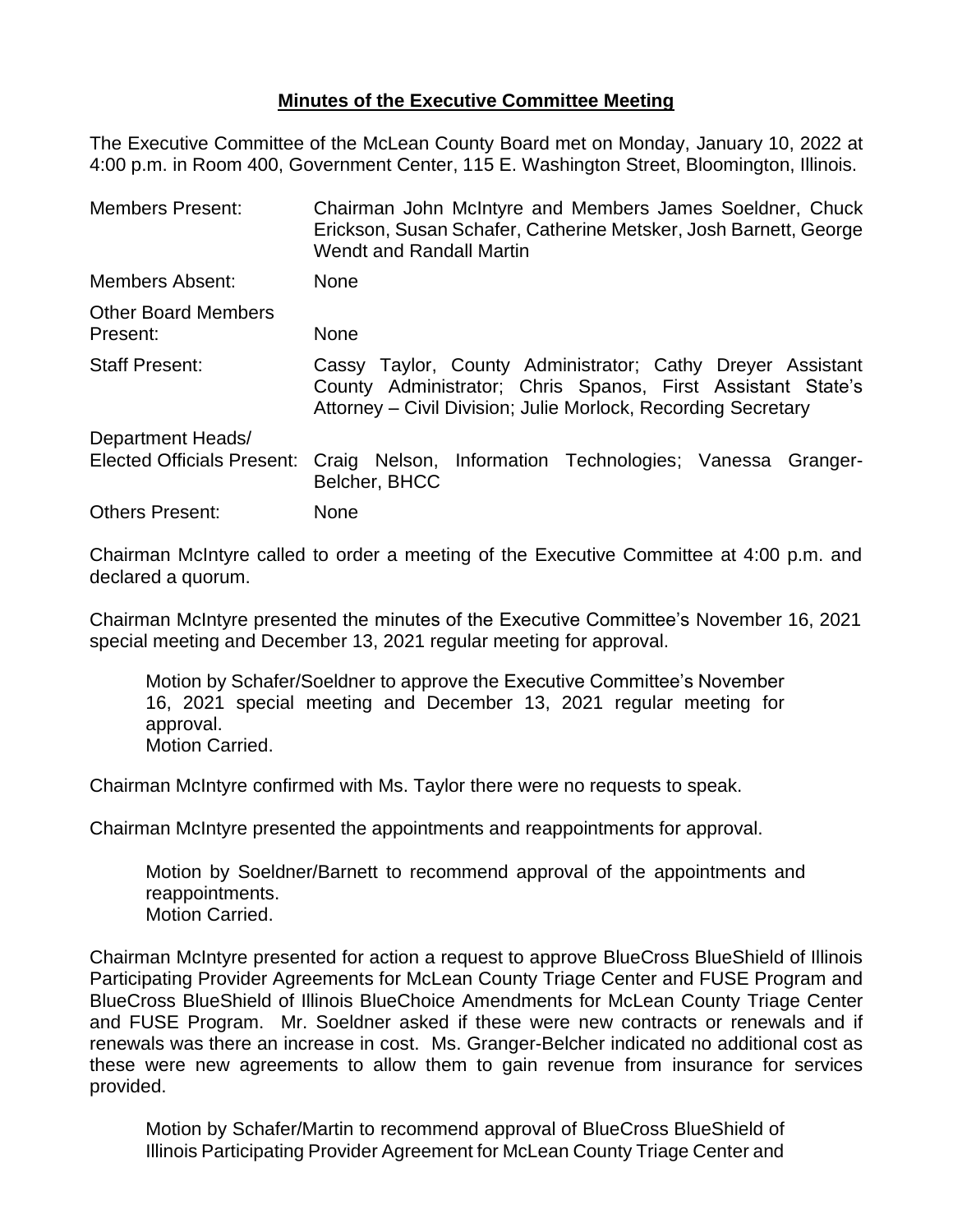FUSE Program and BlueCross BlueShield of Illinois BlueChoice Amendment for McLean County Triage Center and FUSE Program. Motion Carried.

Chairman McIntyre noted there was a report from the Behavioral Health Coordinating Council in the packet. Chairman McIntyre asked if there were questions on the reports; hearing none, he moved to the next item on the agenda.

Ms. Catherine Metsker, Chairman of the Finance Committee presented for action a request to approve a 2022 HAVA Election Security Grant Acceptance Agreement.

Motion by Metsker/Schafer to recommend approval of 2022 HAVA Election Security Grant Acceptance Agreement. Motion Carried.

Ms. Metsker presented for action a request to approve 2022 Voter Registration State Grant Acceptance Agreement.

Motion by Metsker/Martin to recommend approval of 2022 Voter Registration State Grant Acceptance Agreement. Motion Carried.

Ms. Metsker presented for action a request to approve an Emergency Appropriation Ordinance Amending the McLean County Fiscal Year 2022 Combined Annual Appropriation and Budget Ordinance (County Clerk).

Motion by Metsker/Barnett to recommend approval of an Emergency Appropriation Ordinance Amending the McLean County Fiscal Year 2022 Combined Annual Appropriation and Budget Ordinance (County Clerk). Motion Carried.

Mr. Wendt arrived 4:10 p.m.

Ms. Metsker presented for action a request to approve an Emergency Appropriation Ordinance Amending the McLean County Fiscal Year 2022 Combined Annual Appropriation and Budget Ordinance (Administration). Mr. Soeldner asked staff to confirm this would exclude paying employees who worked from home as well as those in pay grades above 12. Ms. Taylor confirmed. Mr. Soeldner asked how many employees were in pay grade 13 and above. Ms. Taylor indicated it would be 34 people who were elected or department head level. Ms. Taylor indicated this was based on federal guidelines and was intended for those who were working with public. Ms. Metsker clarified some individuals worked from home part time and the calculation is based on pay periods so individuals could get a partial payment based on time worked from home and time worked in the office.

Motion by Metsker/Schafer to recommend approval of an Emergency Appropriation Ordinance Amending the McLean County Fiscal Year 2022 Combined Annual Appropriation and Budget Ordinance (Administration)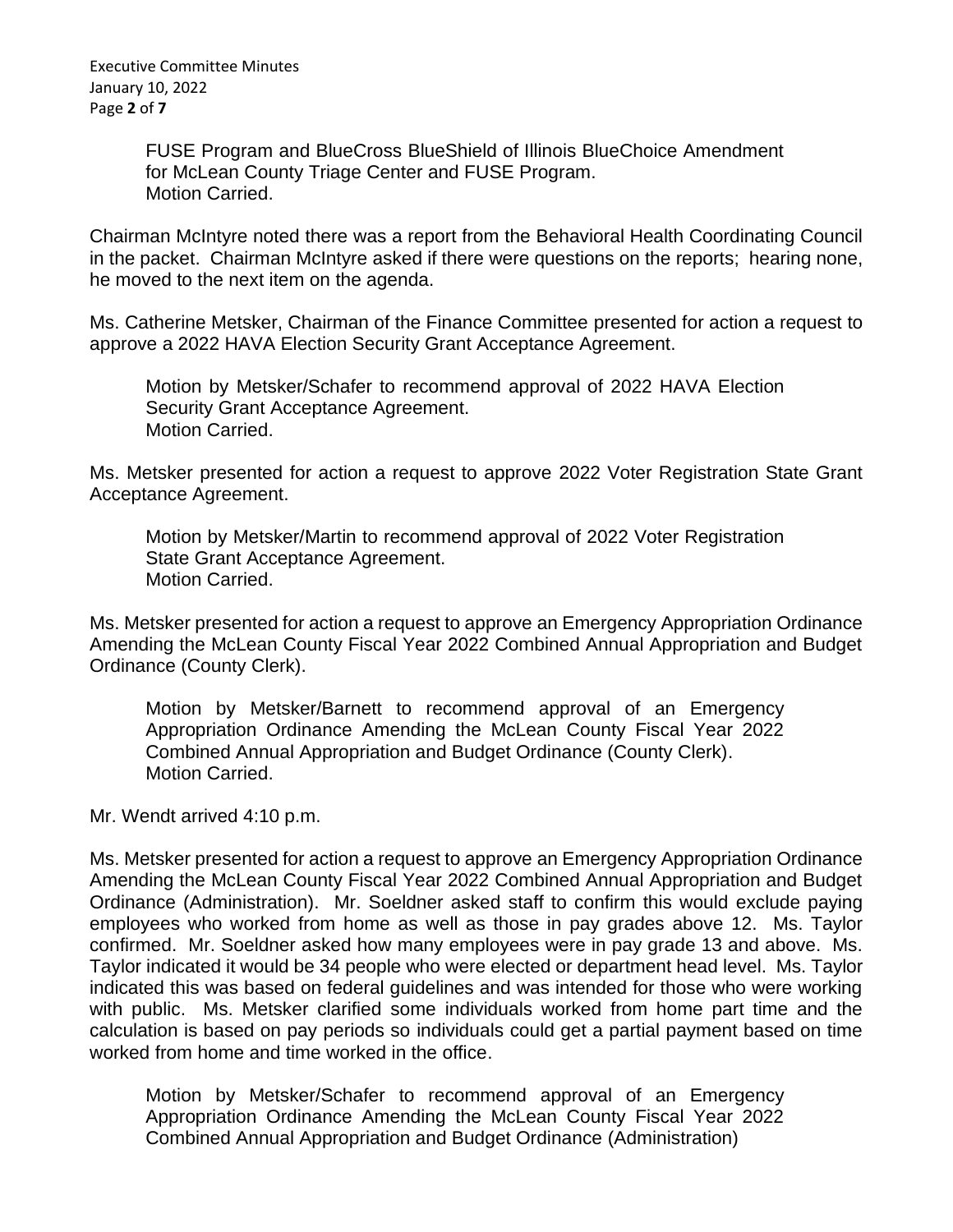Executive Committee Minutes January 10, 2022 Page **3** of **7**

## Motion Carried.

Ms. Metsker indicated they had no further items for action today but would have items for the Board. Chairman McIntyre asked if there were any comments or questions; hearing none, he thanked her.

Ms. Susan Schafer, Chairman of the Health Committee indicated they had no items for the Committee today but would have items for the Board. Chairman McIntyre asked if there were any questions; hearing none, he thanked her.

Mr. Chuck Erickson, Chairman of the Justice Committee presented for action a request to approve an Amendment to the Grant Agreement between the State of Illinois, Illinois Criminal Justice Information Authority and the County of McLean (VOCA).

Motion by Erickson/Martin to recommend approval of an Amendment to the Grant Agreement between the State of Illinois, Illinois Criminal Justice Information Authority and the County of McLean (VOCA). Motion Carried.

Mr. Erickson presented for action a request to approve a Resolution to provide services to McLean County State's Attorney's Office by the Office of the State's Attorneys Appellate Prosecutor.

Motion by Erickson/Martin to recommend approval of a Resolution to provide services to McLean County State's Attorney's Office by the Office of the State's Attorneys Appellate Prosecutor. Motion Carried.

Mr. Erickson presented for action a request to approve an Amendment to the Grant Agreement between the Illinois Association of Court Appointed Special Advocates and CASA of McLean County.

Motion by Erickson/Schafer to recommend approval of an Amendment to the Grant Agreement between the Illinois Association of Court Appointed Special Advocates and CASA of McLean County. Motion Carried.

Mr. Erickson presented for action a request to approve an Intergovernmental Agreement between the State of Illinois, Illinois Emergency Management Agency and the County of McLean.

Motion by Erickson/Soeldner to recommend approval of an Intergovernmental Agreement between the State of Illinois, Illinois Emergency Management Agency and the County of McLean. Motion Carried.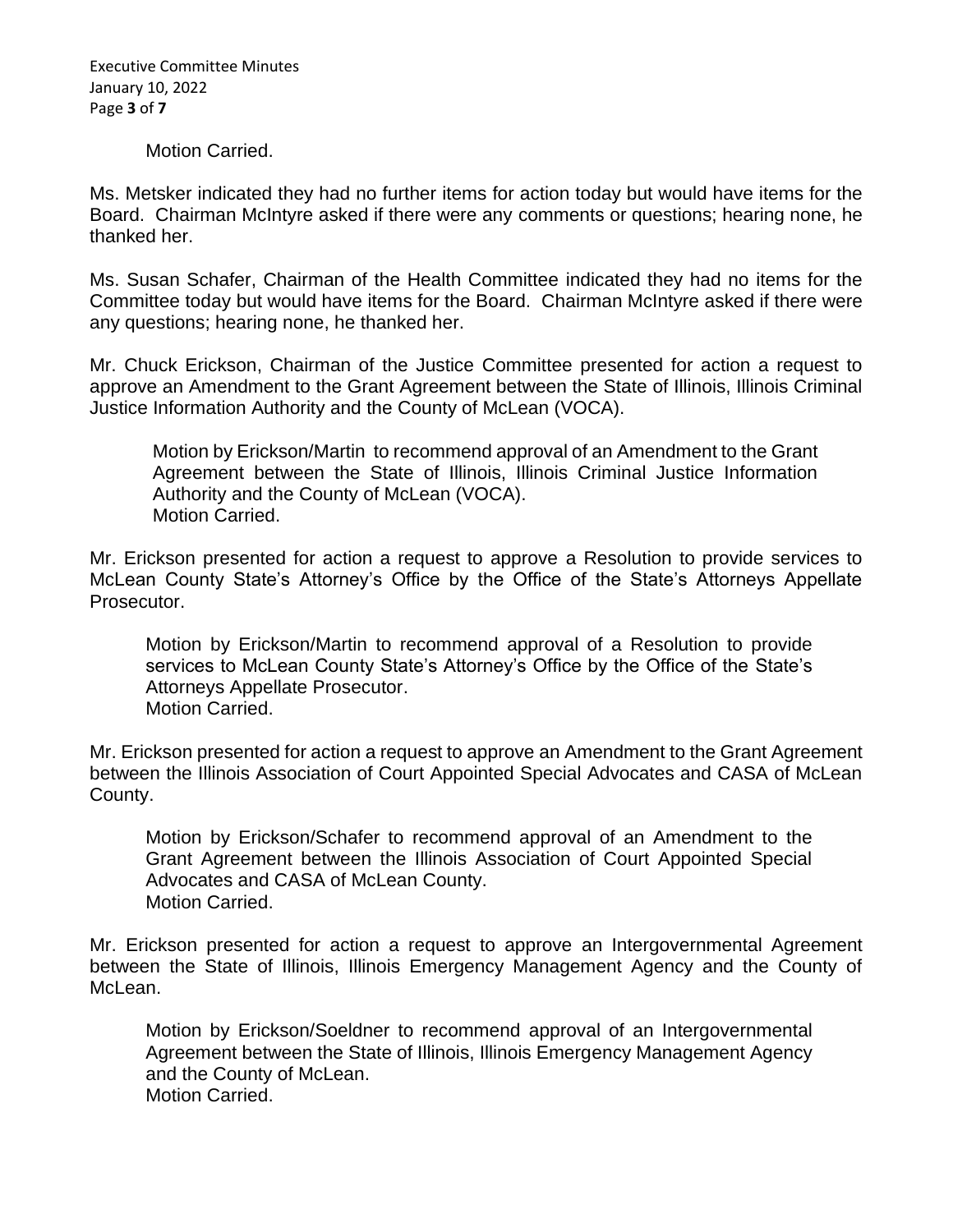Executive Committee Minutes January 10, 2022 Page **4** of **7**

Mr. Erickson presented for action a request to approve County Sheriff Support Program Financial Support Conditions and Certification.

Motion by Erickson/Schafer to recommend approval of County Sheriff Support Program Financial Support Conditions and Certification. Motion Carried.

Mr. Erickson presented for action a request to approve a Non-Congregate Sheltering Reimbursement Agreement between Emergency Management Agency and Illinois State University.

Motion by Erickson/Martin to recommend approval of a Non-Congregate Sheltering Reimbursement Agreement between Emergency Management Agency and Illinois State University. Motion Carried.

Mr. Erickson indicated the Justice Committee had no further items for action today but would have additional items for the Board. Chairman McIntyre asked if there were any questions; hearing none, he thanked him.

Mr. George Wendt, Chairman of the Land Use and Development Committee presented for action a request to approve to initiate amendment(s) to Section 350-55 of the McLean County Zoning Ordinance pursuant to Section 350-21 B & C of the McLean County Code. Mr. Erickson noted that at the July 15, 2021 board meeting when windfarms were discussed he had noted there would be opportunities where both parties could agree on things and work together. He noted that he had worked behind the scenes with Ms. Johnston on this matter and as Chairman of the Land Use and Development Committee had led the charge to make a change in the code to allow the Land Use Committee to bring text amendment changes. He noted that he was happy to see these items coming before the Board. Ms. Metsker recognized Mr. Erickson's part in bringing these items forward. Mr. Soeldner stated he felt everyone needed to be notified and sometimes publishing in the paper was not enough. He noted the County receives money from the windfarms and felt those funds could be used for notification.

Motion Wendt/Metsker recommend approval of to initiate amendment(s) to Section 350-55 of the McLean County Zoning Ordinance pursuant to Section 350- 21 B & C of the McLean County Code. Motion Carried.

Mr. George Wendt, Chairman of the Land Use and Development Committee presented for action a request to approve to initiate amendment(s) to Section 350-43 of the McLean County Zoning Ordinance pursuant to Section 350-21 B & C of the McLean County Code.

Motion Wendt/Schafer recommend approval of to initiate amendment(s) to Section 350-43 of the McLean County Zoning Ordinance pursuant to Section 350- 21 B & C of the McLean County Code. Motion Carried.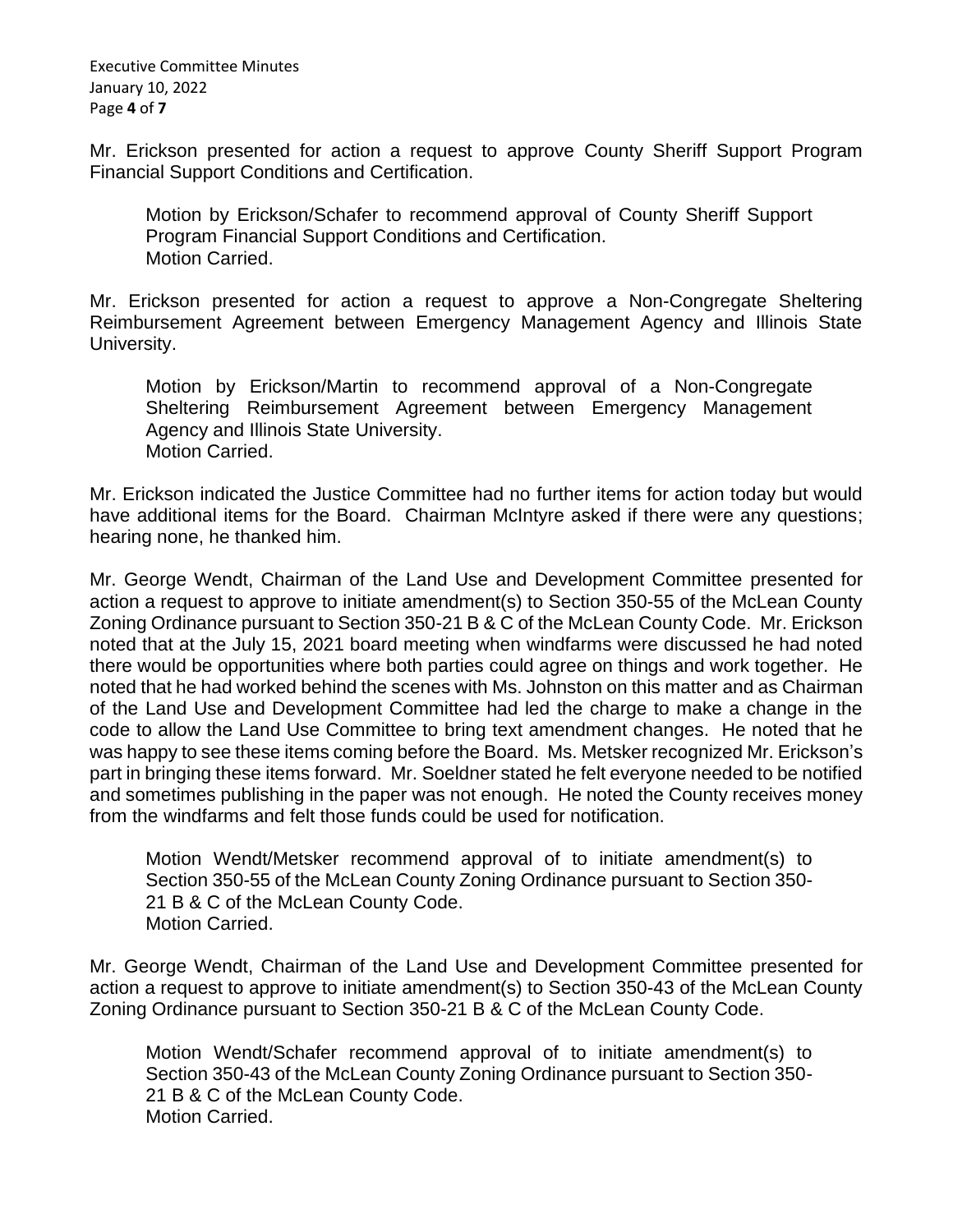Executive Committee Minutes January 10, 2022 Page **5** of **7**

Mr. George Wendt, Chairman of the Land Use and Development Committee presented for action a request to approve to initiate amendment(s) to Section 350-26 of the McLean County Code, amending the definition of a farm as requested by the Executive Committee of the McLean County Board.

Motion Wendt/Metsker recommend approval to initiate amendment(s) to Section 350-26 of the McLean County Code, amending the definition of a farm as requested by the Executive Committee of the McLean County Board. Motion Carried.

Mr. George Wendt, Chairman of the Land Use and Development Committee presented for action a request to approve to initiate amendments of Section 350-21 of the McLean County Code Zoning Ordinance clarifying the authority of the Land Use and Transportation committee to initiate requests for amendments to the McLean County Zoning Ordinance.

Motion Wendt/Metsker recommend approval to initiate amendments of Section 350-21 of the McLean County Code Zoning Ordinance clarifying the authority of the Land Use and Transportation committee to initiate requests for amendments to the McLean County Zoning Ordinance. Motion Carried.

Mr. Wendt indicated they had no further items for action today or for the Board. Chairman McIntyre asked if the Committee had any questions; hearing none, he thanked him.

Mr. Josh Barnett, Chairman of the Property Committee indicated he had no action items for the Committee today but would have items for the Board. Chairman McIntyre asked if there were any questions; hearing none, he thanked him.

Mr. Jim Soeldner Chairman of the Transportation Committee presented for action a request to approve an Agreement for Stormwater Education Program Services.

Motion by Soeldner/Barnett to recommend approval of an Agreement for Stormwater Education Program Services. Motion Carried.

Mr. Soeldner indicated he had no further items for action for the Committee but would have items for the Board. Chairman McIntyre asked if there were any questions; hearing none, he thanked him.

Ms. Cassy Taylor, Interim County Administrator presented for action a request to approve a Resolution of the Mclean County Board continuing the Declaration of a Disaster (COVID).

Motion by Schafer/Martin to recommend approval of a Resolution of the Mclean County Board continuing the Declaration of a Disaster (COVID). Motion Carried.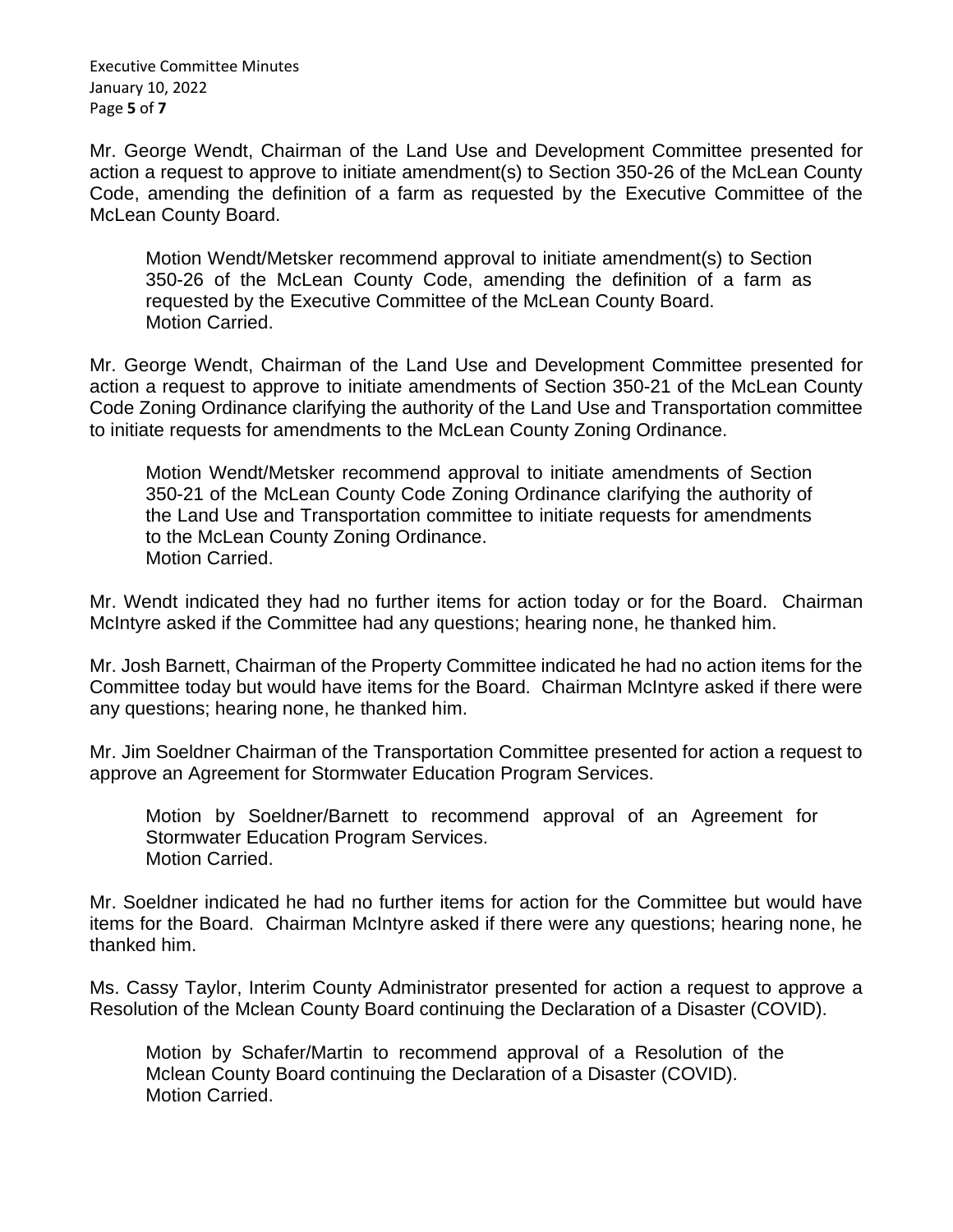Executive Committee Minutes January 10, 2022 Page **6** of **7**

Ms. Taylor provided information on the Bond Rating issued for the County by Moody's. Chairman McIntyre thanked her for work on bond.

Other business. Mr. Soeldner indicated that he and Mr. Barnett had attended an Illinois County Association meeting and provided update on potential bills discussed including one for the State to reimburse counties who housed inmates when inmates should have been transferred to IDOC as well as possible State reimbursement for Sheriff's departments similar to how the State reimburses for the State's Attorney.

Mr. Soeldner also noted a discussion from Shelby county about leasing farmland and noted his concern about our leases with the public building commission. Mr. Barnett provided further information on the discussion indicating Shelby County wanted to lease farmland to farmer and there was some objection from members and question as to their authority to lease that land. He noted that State statute indicates 2/3 of board must approve lease and they were wanting to change that to a majority of the Board. Mr. Barnett noted that he was not sure if the Statute was specific to farmland or any leases. Mr. McIntyre noted that not all counties have a Public Building Commission.

Mr. Erickson noted Sheriff discussed reimbursement at last Justice Committee meeting and need for more reimbursement. He stated he hoped all members could be kept apprised of any bills that would support that as he wanted the County Board to support reimbursement. Mr. Barnett confirmed all counties were in support of reimbursement. Ms. Schafer asked if they were seeking reimbursement in addition to amount already reimbursed. Mr. Soeldner noted it was additional reimbursement. Chairman McIntyre asked if there was anything further to come before the Committee; hearing nothing, he moved to payment of the bills.

Chairman McIntyre presented for approval bills in the amount of \$4,495.25 for Regional Planning and in the amount of \$ 483,796.45 for the General Fund, Shared Sales Tax and Veterans Assistance Commission.

|                            |                                 | <b>MCLEAN COUNTY BOARD COMMITTEE REPORT</b><br>AS OF 12/29/2021<br><b>EXPENDITURE SUMMARY BY FUND</b> |                      |               |                   |  |
|----------------------------|---------------------------------|-------------------------------------------------------------------------------------------------------|----------------------|---------------|-------------------|--|
| <b>Regional Planning</b>   |                                 |                                                                                                       |                      |               |                   |  |
| <b>FUND</b>                | <b>FUND TITLE</b>               |                                                                                                       | <b>PENDING TOTAL</b> | PREPAID TOTAL | <b>FUND TOTAL</b> |  |
| 0010                       | Regional Planning               |                                                                                                       |                      | \$4.495.25    | \$4,495.25        |  |
|                            |                                 |                                                                                                       |                      | \$4,495.25    | \$4,495.25        |  |
|                            |                                 | MCLEAN COUNTY BOARD COMMITTEE REPORT                                                                  |                      |               | PAGE 1 OF 7       |  |
|                            | AS OF 12/29/2021                |                                                                                                       |                      |               |                   |  |
|                            |                                 | <b>EXPENDITURE SUMMARY BY FUND</b>                                                                    |                      |               |                   |  |
| <b>Executive Committee</b> |                                 |                                                                                                       |                      |               |                   |  |
| <b>FUND</b>                | FUND TITLE                      |                                                                                                       | PENDING TOTAL        | PREPAID TOTAL | <b>FUND TOTAL</b> |  |
| 0001                       | GENERAL FUND                    |                                                                                                       |                      | \$234,480.39  | \$234,480.39      |  |
| 0007                       | Shared Sales Tax/Municipalities |                                                                                                       |                      | \$78,614.73   | \$78,614.73       |  |
| 0136                       | VETERANS ASSISTANCE COMM.       |                                                                                                       |                      | \$11,795.61   | \$11.795.61       |  |
| 0163                       | American Rescue Plan Act        |                                                                                                       |                      | \$158,905.72  | \$158,905.72      |  |

\$483,796.45 \$483,796.45